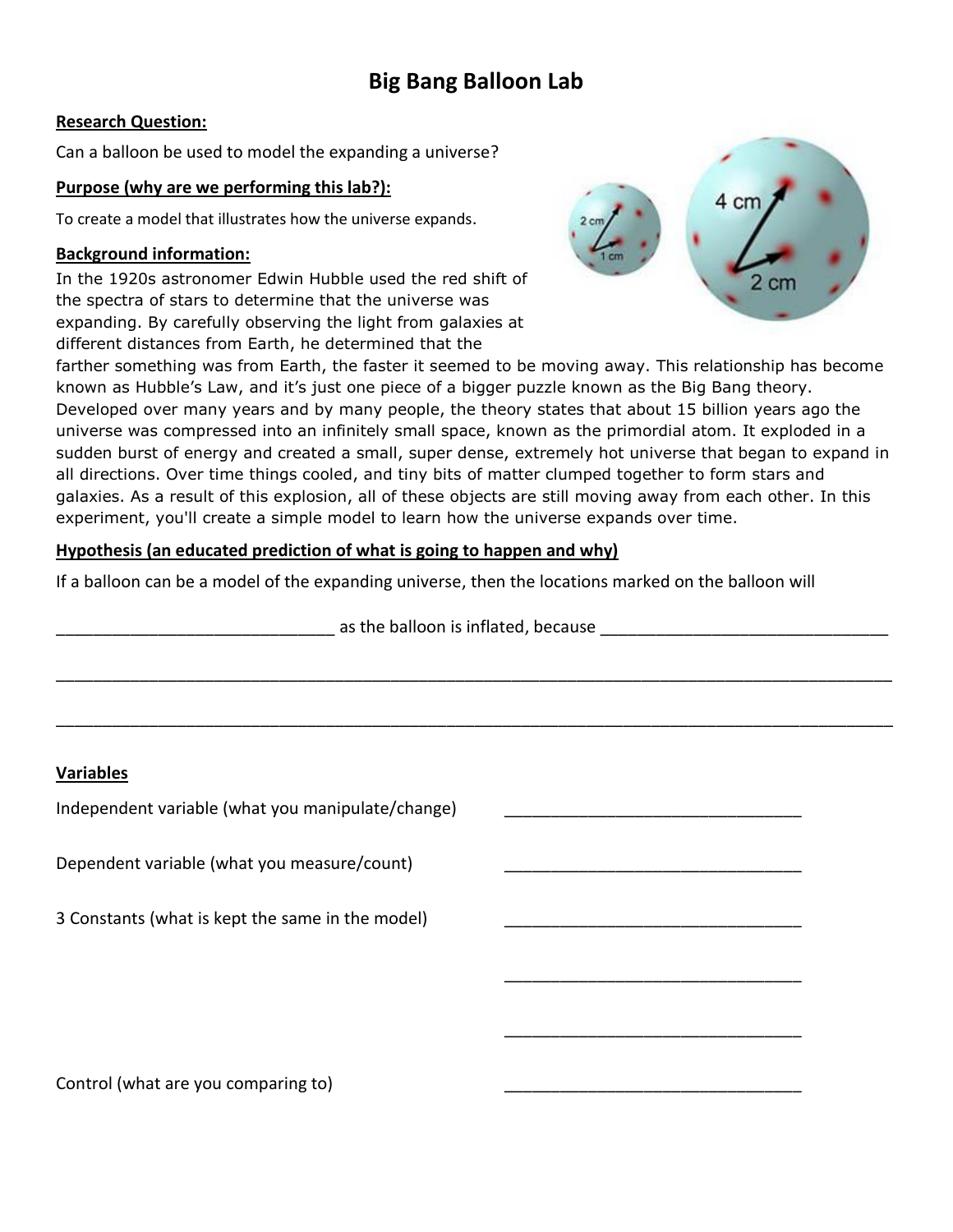### **Expanding Balloon Universe**

### **Procedure**

- 1) Inflate your balloon until it is about 10 cm in *diameter*, but **do not tie** the end.
- 2) Using the marker, make six dots on the balloon in widely scattered locations. Label one dot "home" and the others A-E.
- 3) Without letting air out of the balloon, use the string and a ruler to measure the distance from "home" to each dot. Record the distances in the table as "Balloon Circumference # 1."
- 4) Using your tape measure (or string & ruler), determine the circumference of the balloon. Record the circumference in the table as "Balloon Circumference # 1."
- 5) Repeat steps 3 & 4 two more times.
- 6) Inflate the balloon so that its diameter is about 10 cm bigger ( $\approx$  20 cm total).
- 7) Measure the distances to each of the dots and the balloon's circumference. Record these measurements as "Balloon Circumference # 2" in the table. Repeat your measurements two more times and record in the table.
- 8) For the last time, inflate the balloon 10 cm bigger ( $\approx$  30 cm total).
- 9) Measure the distances to each of the dots and the balloon's circumference. Record these measurements as "Balloon Circumference # 3" in the table. Repeat your measurements two more times and record in the table.

### **Data and Observations**

(must have a title)

| Independent variable           |  | Dependent Variable                        |                                          |                                          |                                          |                                          |
|--------------------------------|--|-------------------------------------------|------------------------------------------|------------------------------------------|------------------------------------------|------------------------------------------|
|                                |  | Distance from<br>"Home" to<br>" $A"$ (cm) | Distance from<br>"Home" to<br>"B" $(cm)$ | Distance from<br>"Home" to<br>"C" $(cm)$ | Distance from<br>"Home" to<br>"D" $(cm)$ | Distance from<br>"Home" to<br>"E" $(cm)$ |
| Balloon<br>Circumference<br>#1 |  |                                           |                                          |                                          |                                          |                                          |
|                                |  |                                           |                                          |                                          |                                          |                                          |
|                                |  |                                           |                                          |                                          |                                          |                                          |
| Averages                       |  |                                           |                                          |                                          |                                          |                                          |
| Balloon<br>Circumference<br>#2 |  |                                           |                                          |                                          |                                          |                                          |
|                                |  |                                           |                                          |                                          |                                          |                                          |
|                                |  |                                           |                                          |                                          |                                          |                                          |
| Averages                       |  |                                           |                                          |                                          |                                          |                                          |
| Balloon<br>Circumference<br>#3 |  |                                           |                                          |                                          |                                          |                                          |
|                                |  |                                           |                                          |                                          |                                          |                                          |
|                                |  |                                           |                                          |                                          |                                          |                                          |
| Averages                       |  |                                           |                                          |                                          |                                          |                                          |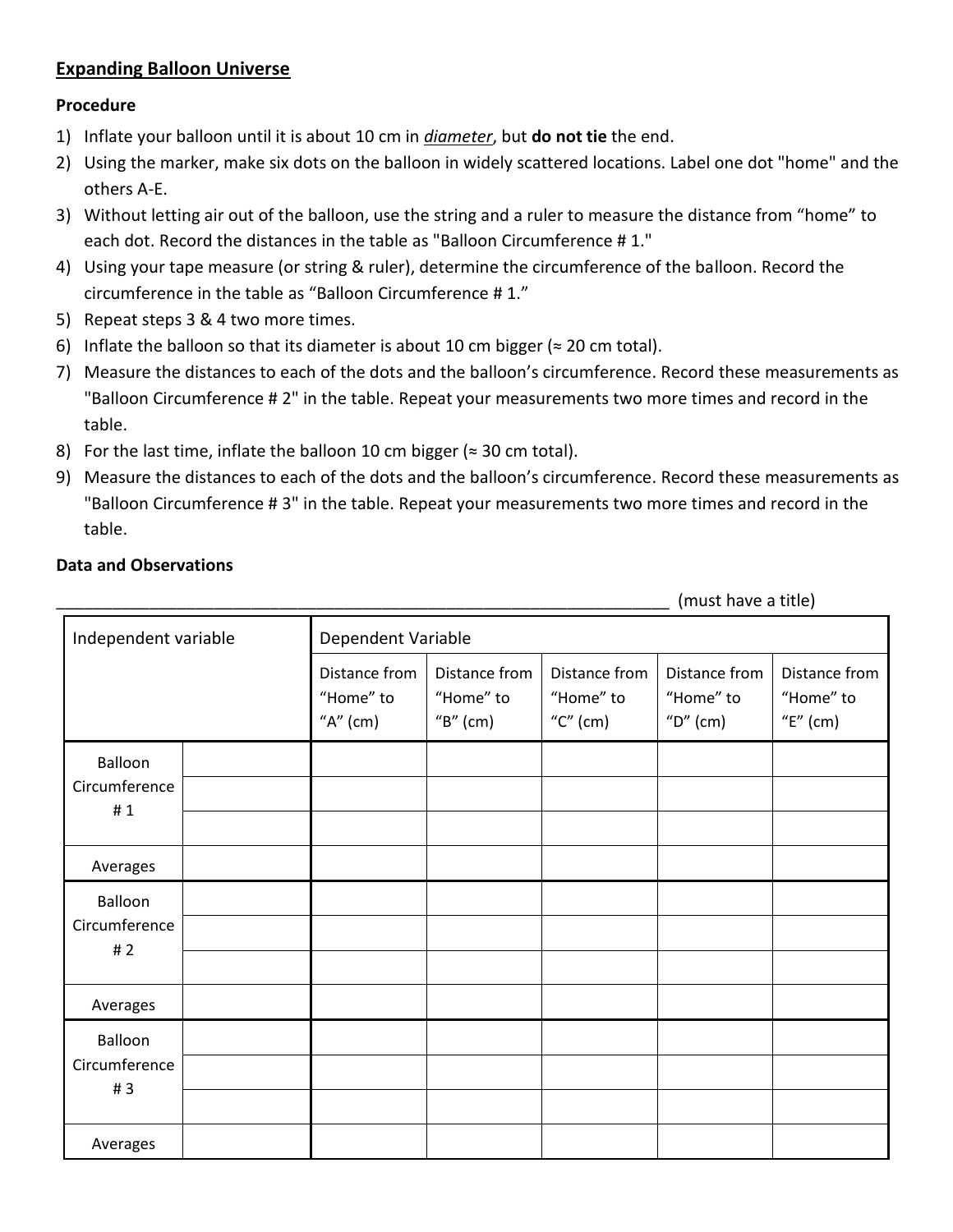### **Analysis & Conclusion Questions:**

Discuss these questions with your group and answer them in complete sentences. (You may agree or disagree with your group, but the answers should be in your own words, and not identical to your group members.) You will need a separate sheet of paper to write out your answers. Assume that the home dot represents the Milky Way galaxy, and the others represent galaxies formed in the early universe.

- 1. How did the distance from the "home" dot to each of the other galaxies change each time you inflated the balloon? (reference your data and what the data indicates)
- 2. Did the galaxies near "home" or those farther away appear to move the greatest distance? (reference your data and what the data indicates)
- 3. Is the circumference of the balloon important to this experiment? Explain your answer.
- 4. What is the conclusion your group can draw from your results?
- 5. Was your hypothesis supported (correct) or rejected (wrong) by the results? Explain
- 6. Every lab has room for some errors. They may be caused accidentally by humans, or they may be a mechanical error that we cannot prevent from happening.
	- a. What were some possible errors in this experiment?
	- b. How could you improve this experiment?